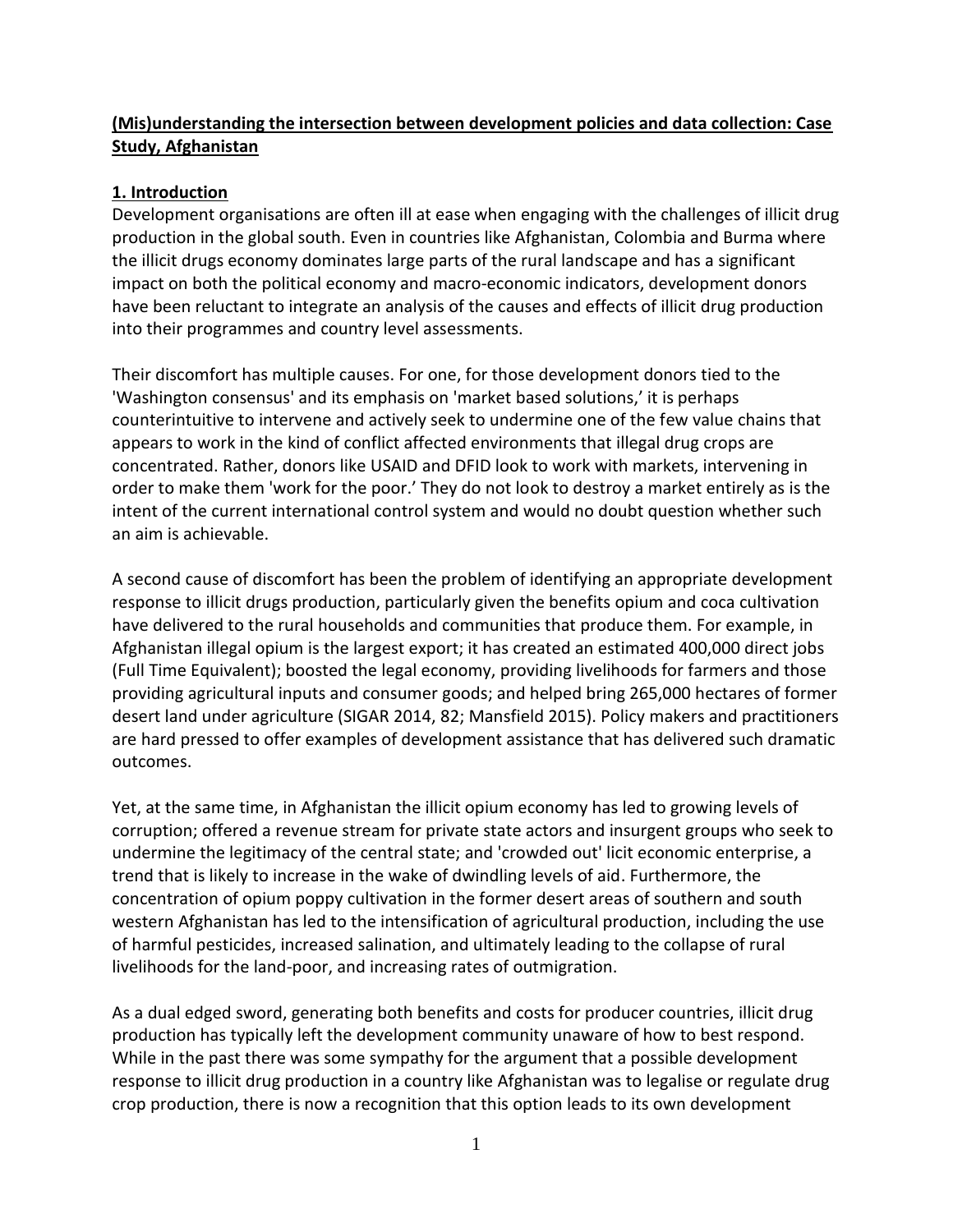challenges (Byrd and Mansfield 2014). Not least the fact that the comparative advantage of a major drug producing country like Afghanistan lies with illicit, not licit, drug crop production, and therefore many of the economic benefits that opium production has brought would be lost to more efficient producers in the global north, such as Australia, France and Spain. These countries have not only made the necessary advances in agricultural inputs and techniques but also have the large farms necessary for the economies of scale required to sell opiates competitively on the international market, along with the institutional capacity and security regimes required for effective regulation. In the absence of the option of shifting to legal or regulated production, for both practical and legal reasons, many development organisations have been left not knowing which way to turn.

Those advocating for drug control, such as organisations like UNODC, have offered a limited menu of responses for development donors, many of which run contrary to donor's current thinking and practice. For example, area based rural development programmes with the primary objective of reducing illicit drug crop production - so called 'Alternative Development' have long been considered problematic by many development organisations (Kapila, Templar and Winter 1992:52). Limited in geographic scope and often perceived as little more than cropsubstitution, alternative development finds little financial support from the main development donors within the OECD (UNODC 2015: 84). In Afghanistan, there has been the added challenge that this kind of area based programme tasked with delivering a wide range of services, including physical and social infrastructure within a contained geographic territory, has been out of line with a development architecture and funding that is more sectoral-based and tied to national programmes.

The change model that underpins alternative development is also far from clear with many development donors perceiving it intimately tied to coercive measures such as eradication and efforts to make development assistance contingent on reductions in drug crop cultivation, so called 'conditionality.' There are many examples of alternative development, particularly in Afghanistan, where the strategic focus of the programme has been to provide largesse and political favour to elites so that they will in turn coerce the rural population to abandon or reduce opium poppy cultivation. The kind of pro-poor development outcomes that donors like DFID or the World Bank might support are lost, or merely an externality of a programme primarily designed to leverage reductions in levels of opium poppy cultivation, much of which is only short lived.

In the absence of a change model aligned with current development theory and practice, the most common response of the development community has been to ignore the illicit economy altogether and to carry on with its conventional development programmes. In Afghanistan it has not been unusual to hear the argument that any support to legal on-farm, off-farm and non-farm income will lead to a contraction of the illegal economy, or at least provide an increased portfolio of legal options that farmers can pursue. In practice, both illicit drug crop cultivation and the legal economy can grow in parallel and it is not uncommon for investments in physical infrastructure such as irrigation, and agricultural inputs such as fertiliser used to increase the amount of land under opium poppy and its yields. Other interventions, some of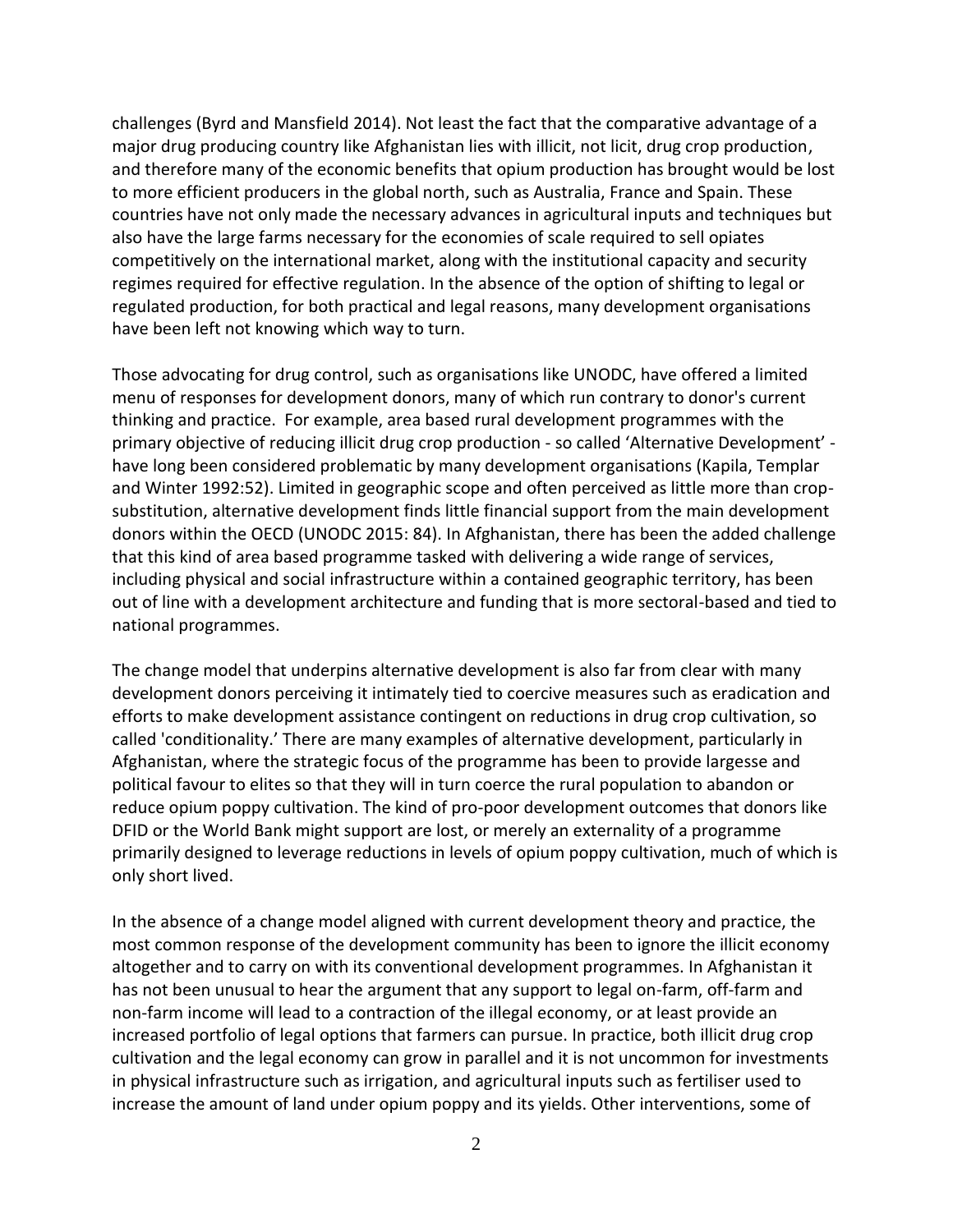them ostensibly designed to deliver development outcomes, such as the increased production of staples or high value horticulture, have marginalised the land-poor, leading to changes in land tenure arrangements, the migration of vulnerable groups and the concentration of drug production in more remote and insecure regions.

In this situation, development donors have often argued that it is the responsibility of law enforcement to respond to the diversion of development investments into illicit drugs production, or the relocation of cultivation, and that these kind of unintended consequences should not interfere with the business of delivering development assistance. The high price of opium poppy and the alleged insurmountable profit of opium production is cited as justification for abrogating responsibility to eradication and interdiction teams even if ill-considered development interventions may have played a role in making matters worse. The relatively high income of those farming opium poppies is also used to justify targeting development assistance in areas where drug crops are not grown; on the basis that those growing illicit drug crops are not the 'poorest of the poor,' and therefore not part of the mandate of the development donors.

It is the contention of this paper that this fundamental misalignment between a development community focused on improving the welfare of the Afghan population and the challenges of addressing widespread illicit drug crop production is in large part a function of the way that opium poppy and the illicit economy is currently perceived and understood - not just by policy makers and practitioners but also by scholars. Much of the problem lies with the various statistics used to describe and quantify opium production in Afghanistan, many of them produced by UNODC and cited repeatedly in media coverage and the academic literature. These statistics shape how we have come to understand the scale and nature of the drugs problem, and thereby have informed policy responses.

The rest of this paper focuses on a number of drug-related statistics, including levels of opium poppy cultivation, the number of farmers involved in opium poppy cultivation, the reasons why farmers grow opium and the economic returns to opium poppy cultivation While it is recognised that collecting data on illicit drug crop cultivation is fraught with problems, it is critical that policy makers and scholars fully understand the veracity of this data - its methodological and conceptual limitations - before using it as the foundations for development programmes or policy responses. Indeed, this paper argues that many of these statistics have presented a simplified and 'profit maximising' model of the factors influencing farmers' livelihoods choices, which has proven deeply misleading and further alienated the development community from engaging constructively with the challenges of illicit drug production in developing countries. .

#### **Estimating Opium Poppy Cultivation**

Levels of opium poppy cultivation are often used as an important metric for judging counternarcotics efforts. However, in Afghanistan the rise and fall in the hectarage of opium poppy has also been used as a benchmark for judging the progress of the wider statebuilding project; and not just at the national level but also tied to the performance of individual donor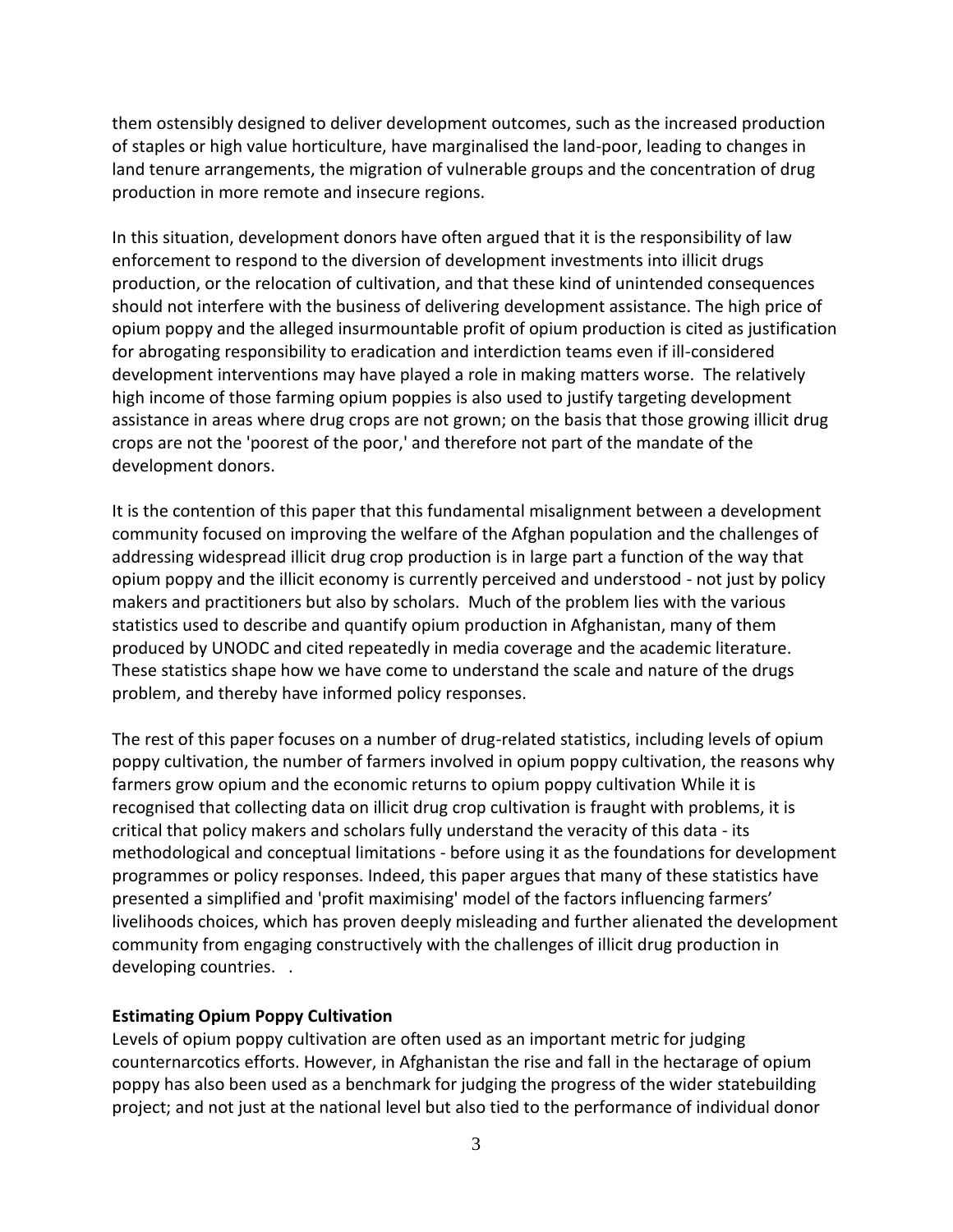countries and their development and security investments in specific provinces - most notably the U.S. in Nangarhar, the UK in Helmand and the Canadians in Kandahar.

While there are obvious problems associated with linking the performance of counternarcotics efforts - let alone statebuilding - with annual fluctuations in opium poppy cultivation, there is the added challenge of deciding which figures to use, how to account for significant changes in methodology over time, as well as the problems associated with the disaggregation of cultivation data, particularly in what is the diverse and dynamic socio-economic and political terrain of rural Afghanistan.

There are in fact two sources of data on the extent of opium poppy cultivation in Afghanistan, the UNODC and the United States Government (USG). In the past there were wide discrepancies between the estimates of opium poppy cultivation by UNODC and USG, with a difference of over 80,000 hectares between the two surveys in 2004 (see Figure 1).

Prior to 2002, the UNODC survey was entirely formed on a ground-based 'census', and while pioneering at the time, it had limitations. Based on an assessment of reports of where cultivation was located, surveyors were required to travel to what could be remote and insecure villages and visually estimate the amount of land under opium poppy cultivation. Incomplete information on the whereabouts of opium poppy, insecurity, wide scope for human error, inability to verify data, and the challenges of supervision in the field, were just some of the problems associated with the ground survey at the time.

In the 2001/02 growing season, UNODC introduced commercial satellite imagery for the major opium producing provinces of the south and east, combining it with a ground-based survey in many of the provinces in the center and north where cultivation was not as extensive. With support from Cranfield University following the results of the 2004 survey, and with closer collaboration with USG, the UNODC and USG figures subsequently aligned more closely. In 2015, further changes in the UNODC methodology were made – making comparisons over time particularly problematic (UNODC 2015: 6).

While national data had become more aligned between UNODC and USG, there remain discrepancies at the provincial level rendering explanations for shifting levels of cultivation at the regional and provincial level rather challenging. Part of the explanation for these discrepancies is the different methodological approaches adopted by the two surveys and how they calculate the full extent of the agricultural areas – the agricultural 'mask,' how samples are selected and the number of images collected.

These limitations make assessing changes in levels of cultivation at the district level problematic and severely limit the value of using district-level figures for assessing progress against opium poppy cultivation, as in the case of 'conditionality' – where development assistance is made contingent on reductions in opium poppy cultivation.

To properly assess changes in cultivation at the district or community level, it is necessary to conduct a comprehensive review of the area being assessed and establish what crops are being cultivated. While resource intensive, this approach provides detailed data on the different crops cultivated in an area of interest, can support an assessment of the uptake of different legal crops (including orchards, wheat and annual horticultural crops), and thereby can offer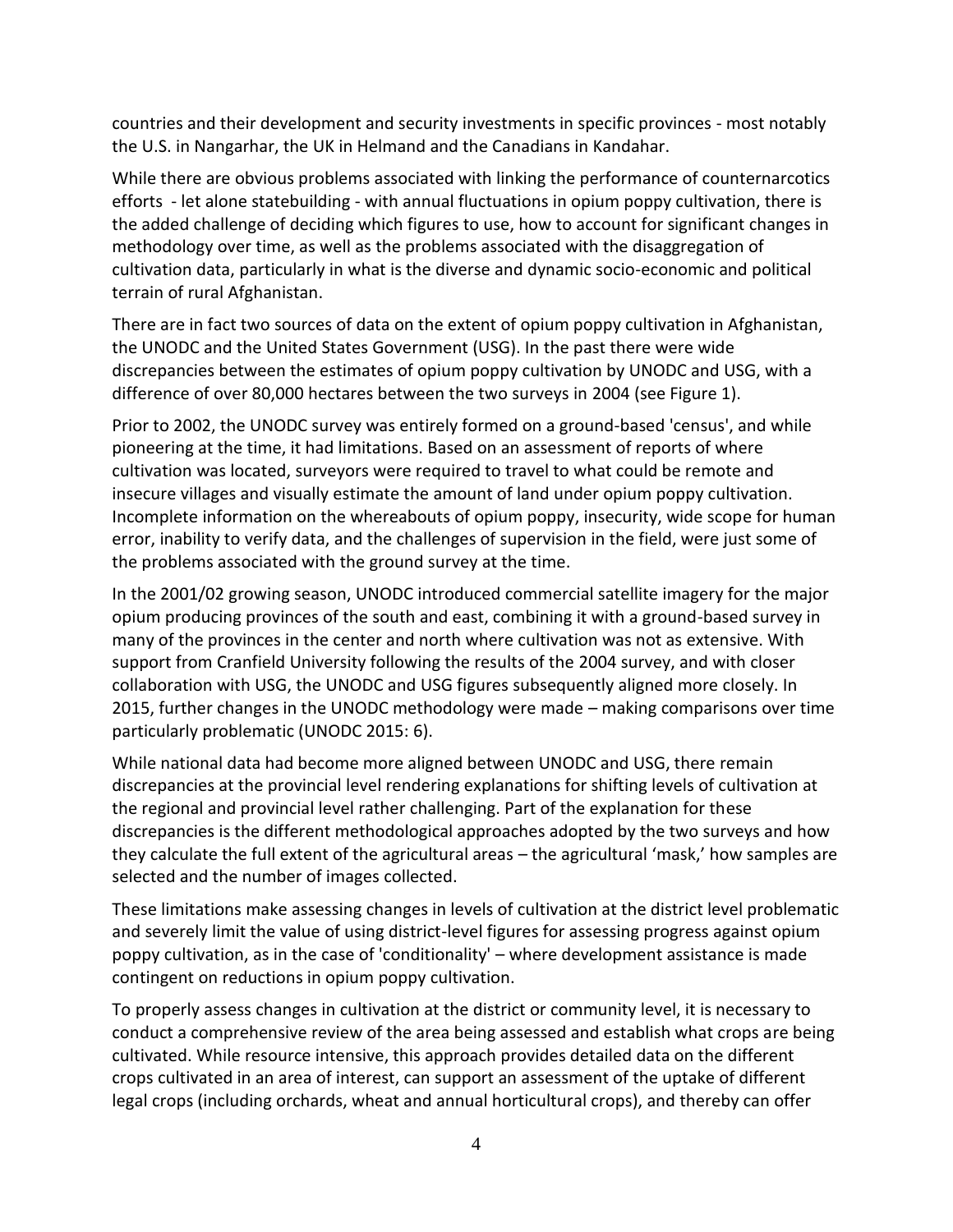both an assessment of how resilient any reduction in opium poppy cultivation might be and the impact of efforts to expand the cultivation of high-value horticultural crops. This kind of data, produced by USG and analysed by Alcis Ltd, has been used as part of the assessment of the Helmand Food Zone and has provided invaluable data on changing cropping patterns over a five year period (Mansfield et al 2011).

This data, combined with detailed fieldwork examining the changing socio-economic and political environment, and patterns of non-farm income has developed an understanding as to why changes in cultivation have taken place, provided a prognosis as to whether they would be sustained and offered insights into the unintended consequences of drug control and development efforts – not least the likely the relocation of production to neighbouring areas. Unfortunately, it is the emphasis on estimates of cultivation at the provincial and district level many of which are of questionable provenance - that has become the focus of drug control agencies such as UNODC, and which has left many policy makers and practitioners within the drugs and development communities speculating over causality and disagreeing over appropriate programmatic responses.

## **The Number of Farmers Growing Opium Poppy**

A further statistic that became a benchmark for the scale of the drug problem in Afghanistan, and was often cited in scholarly and policy papers along with the media, was the number of farmers growing opium poppy in Afghanistan. This data was produced by UNODC between 2003 and 2010, with estimates ranging from a low of 245,000 in 2009 to a high of 509,000 in 2007 (see Figure 2). At the time, this was seen as an important metric by which to assess the importance of opium production to the Afghan economy and how it was changing over time. With an average of between 6.2 to 6.5 people per household, the number of people involved in opium poppy cultivation was reported to be as many as 3.3 million people, or 14.3% of the total population, in 2007, falling to 6% in 2010 (UNODC/MCN 2007: 7).

There are, however, some major challenges with this particular metric. The most obvious is establishing a meaningful estimate of the number of households involved. Here the most serious issue is whether farmers are actually in a position to answer questions regarding the households in the village and their activities to the degree of integrity required. This problem is compounded when researchers are enquiring about sensitive or illegal subjects, phenomena that change markedly over time, or practices that are somehow concealed, or which take place in private rather than public spaces.

Evidence over the last few decades suggests that there are significant challenges with regard to the knowledge of village members and the veracity of their responses about the farming practices of other households in the same village. There are further concerns regarding the nature of the questions asked and whether phenomena are adequately defined or understood in the same way by all those interviewed. A critical issue is when asked about *'the number of households involved in opium poppy cultivation in this village,'* do all respondents have the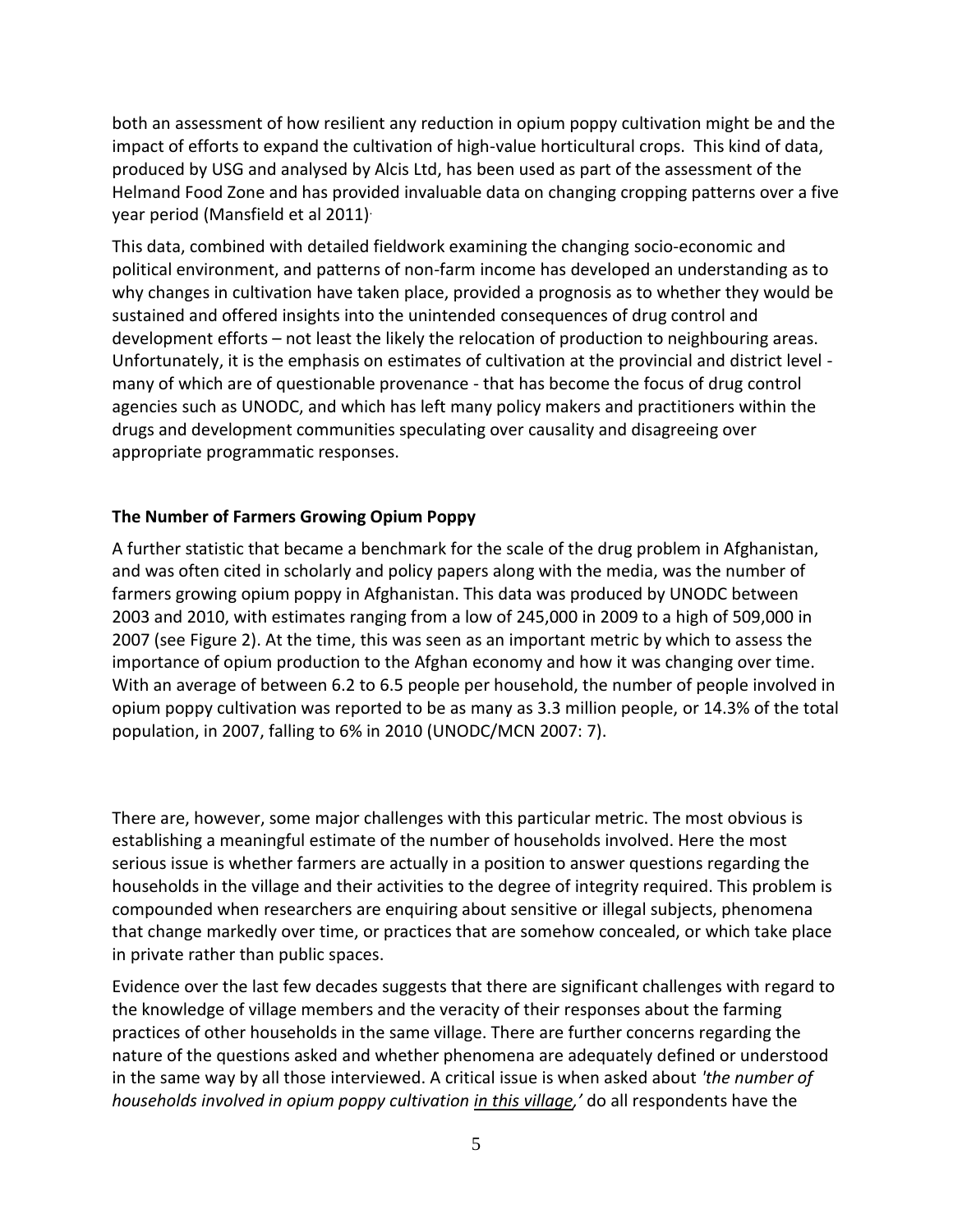same understanding of who should be included? For example, where there is a landowner that cultivates opium poppy but employs a sharecropper to work the land, would this be reported as one household or two? In some cases, particularly in the south and east, even if sharecroppers have worked in the village for many years, they would not be considered as being of 'this village' if they did not own land, and hence would not be included in the response. Further, labourers residing outside the village of enquiry but working there during the opium poppy harvest as itinerant labourers would not be included by those that actually live in the village as being of 'this village.' Nor would these labourers be counted elsewhere if they came from a village that had no history of opium poppy cultivation, since they would not be covered by UNODC's village survey.

Meanwhile, UNODC reports that 1.5 million people were involved in opium poppy cultivation in 2010, a fall of 1.8 million from 2007 when it estimated that 3.3 million people were involved. These figures were calculated on the basis of an assumed average household size of 6.5 people. However, the National Risk and Vulnerability Assessment – which serves as Afghanistan's National Household Survey, suggests a national average of 7.3 persons per household, which would result in a markedly higher number for the estimated total number of people involved in opium poppy cultivation (CSO 2013/14: 12). Other data collected in the rural areas in which opium poppy is grown at its most concentrated consistently suggest significantly larger household sizes than the national average. For instance, the NRVA reported an average household size in Helmand province of 9 persons in 2005, while other surveys have consistently reported even higher figures of almost 13 household members (CSO 2005: 88; UNDP 2000: 1) SCA 1992).

Indeed, there are questions about how representative national data is of the areas in which opium poppy is actually cultivated. The level of insecurity tends to limit access for formal surveys in the parts of the country where opium poppy has become concentrated. There is the added challenge that some of these hard-to-reach areas, such as the former desert areas in the south, have experienced such a dramatic transformation over the last few years that many official data collection tools have found it hard to keep up. For example, remote sensing imagery shows that between 2003 and 2013 the amount of land under agriculture in the former desert areas of south and south west Afghanistan increased by as much as 265,000 hectares, much of which was cultivated with opium poppy (Mansfield 2015). Official statistics barely recognise this growth or the estimated population of up to 1.2 million people that resides there. At best, the data on the number of farmers involved in poppy cultivation in Afghanistan was incomplete, while at worst it was highly inaccurate and misleading.

#### **The Reasons Why Farmers Grow Opium**

Integral to how policy makers and scholars perceive illicit drug crop cultivation and those that grow it is the data produced on why the crop is grown. Each year since 2006, UNODC has asked a sample of farmers the reasons why they cultivate opium poppy. The high price of opium has typically been recorded as the most popular response to this question, cited by 41% of respondents in 2006: 25% in 2007; 74% in 2008; 61% in 2009; 41% in 2010; 59% in 2011; 44% in 2012; 72% in 2013; and 44% of those interviewed in 2014 (UNODC 2006: 73; UNODC 2007: 99;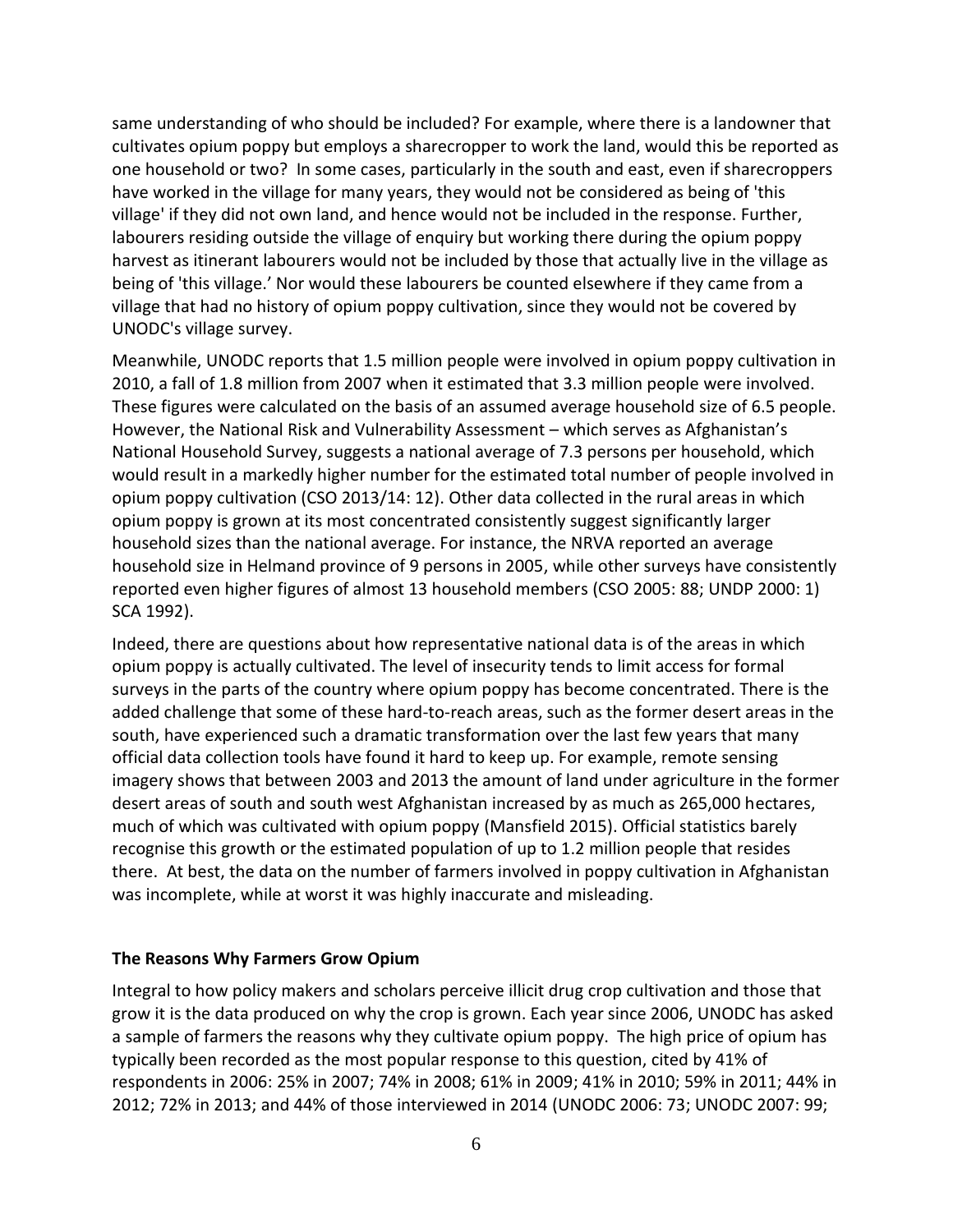UNODC 2008: 105: UNODC 2009: 79; UNODC 2010: 62; UNODC 2011: 60; UNODC 2012: 54; UNODC 2013: 51; UNODC 2015: 33). In fact, 'high price' has been the most frequent response every year of the survey with the exception of 2007 and 2008, when 'poverty alleviation' was the most popular response by farmers, cited by 29% and 92% of respondents respectively in those two years (UNODC 2006: 99; UNODC 2008:105).

In fact, 2008 seems anomalous given the huge proportion of farmers citing 'poverty alleviation' as their reason for cultivating poppy compared with other years, where typically no more than 15 per cent of those interviewed gave this response. On the surface, the high frequency of this response could be a function of negative economic circumstances in 2008. However, closer analysis suggests it could be a methodological issue - 2008 apparently being the only year when UNODC reported against multiple responses for cultivating opium poppy rather than just one. In 2009, the annual opium poppy survey reverted back to reporting only a single response from farmers. From then until 2014, almost none of the other reasons for cultivating opium poppy, mentioned so frequently by respondents in the 2008 survey and recorded in 2007, are cited by more than 15% of those interviewed each year, and the 'high price of opium' became by far the most frequent response reported each year, irrespective of whether opium prices had in fact risen or fallen.

The difference between what is reported in the 2007 and 2008 surveys, and the responses in the 2008 report, highlight the conceptual and methodological weaknesses of an approach that attempts to distil the complex and interconnected factors that inform household decision making into a single answer. At its most basic, recording and reporting only one response denies the multifunctional role that opium poppy plays in rural livelihood strategies. Moreover, none of the responses listed and tabulated by UNODC are actually mutually exclusive. The recording of only one answer, without any contextual background on those responding, also fails to recognise the fact that farmers with different assets may weigh the multiple reasons why they cultivate opium poppy in quite different ways.

For example, it is quite possible for a land-poor farmer to cultivate opium poppy as a means of accessing both land – and thereby water – as well as credit, to achieve the outcome of food security, while at the same time wishing to produce opium to pay for his son's wedding. Such a marriage would achieve a range of other outcomes, which might include fulfilling his son's wishes, securing lineage, and possibly establishing familial bonds with a relatively wealthy and influential family in the community. Marriage to a more prosperous family may in turn secure access to other assets in the future, including land, non-interest bearing credit (known as *qarze hasana*), or perhaps to gain the kind of patronage that might support another son getting a job or even ensure the family's protection from an ongoing or potential conflict with a neighbour.

For this individual farmer, the high price of opium is almost irrelevant. He may have sold most of his share of the opium crop in advance the previous year so that he could meet the bride price and secure his son's future wife. He might have also sold what little residual opium he had, in the spring prior to this year's harvest, so that he could cover his wheat deficit and feed his family. The result of these advance sales might well be that once the crop was finally harvested, he would have little or no opium to actually sell on the open market.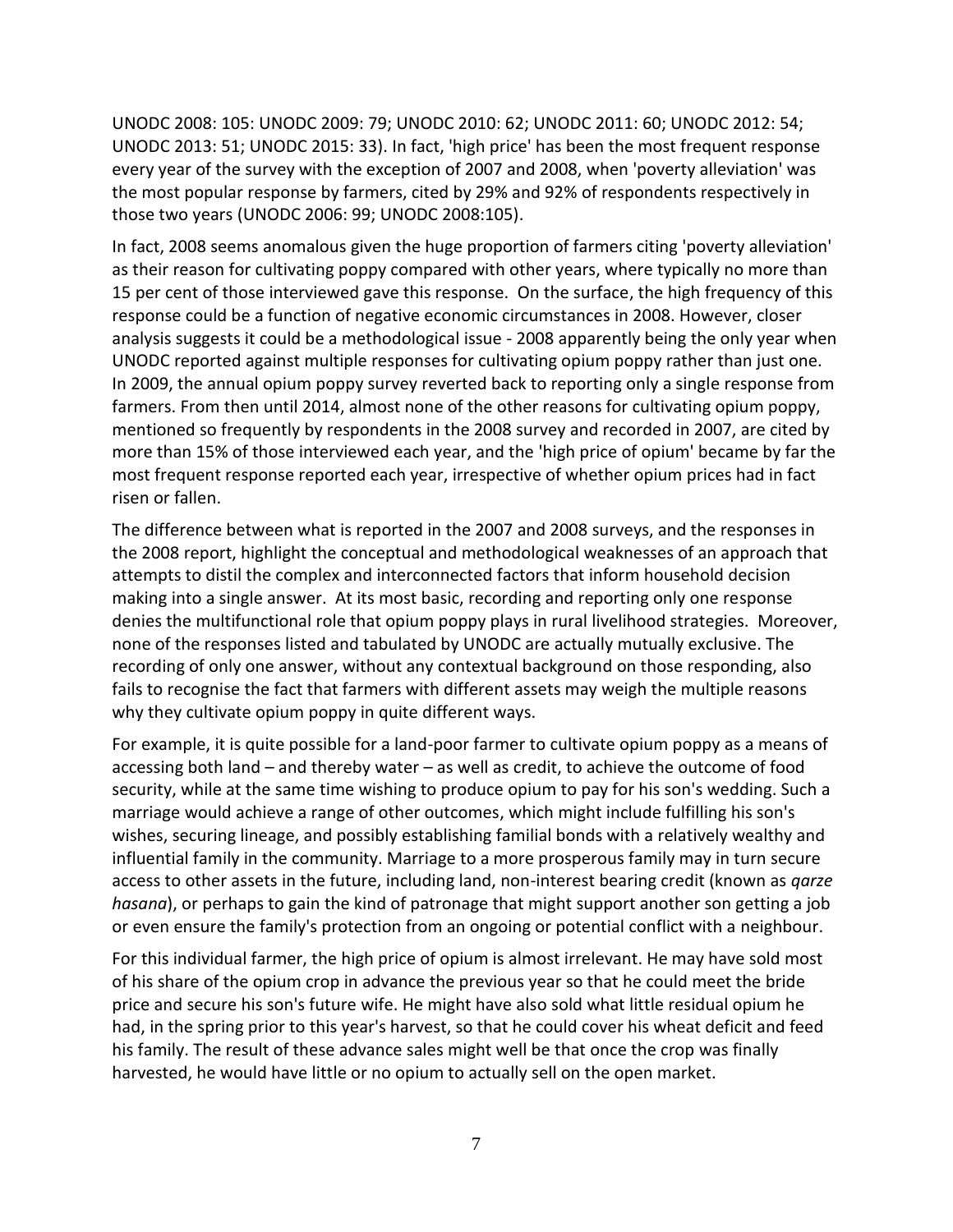Therefore, for this farmer, the relatively high price of opium at the beginning of the season would only be important in that there might be more land available under sharecropping arrangements that year, particularly from the influential landowners in the village who had established good relations with the local security commander, and possibly anti-government elements, as a way of insuring themselves against crop destruction. The farmer's familiarity with how to cultivate opium poppy would mean that he had an increased probability of getting this land, and due to the landlord's relationship with local powerbrokers, a greater probability of obtaining a yield than other farmers who had not built these kind of alliances. In this context, 'high price' may have featured as a response by this farmer as shorthand for 'it works,' but it's importance was rather minor compared to the other assets that opium ensured access to, some of which the farmer might not have even given to the enumerator during a short discussion, in his desire to avoid disclosing sensitive information on both opium production and the household's financial circumstances.

This points to a further problem beyond the conceptual problems associated with recording and reporting only a single answer to a direct question on the reasons for opium poppy cultivation: the clear challenges of asking farmers direct questions about an illegal activity in the complex political landscape in which opium poppy is grown in Afghanistan. This more direct line of enquiry raises concerns over how security issues and the presence of armed actors (state, insurgents and others) not only impacts on the selection of respondents, but also how it affects respondents' answers. There is great potential for a bias in favor of more secure, periurban areas on the part of those conducting the survey, and also the likelihood of social desirability bias by respondents (Pinney 2010). However, if contextual data is gathered about what shapes the decisions of farmers, it could provide a basis for recasting the conversation to make it less threatening, as well as information to support verification of findings.

In conclusion, both the methods and the findings reported are problematic. Reducing the myriad of factors that inform poppy cultivation to a single response is simplistic and potentially very distortionary. It ignores how the decision to cultivate is shaped by individual, household, and community assets, values and behaviour. It overlooks the rules that govern how households access the factors of production, and neglects both the complex political environment in which opium poppy cultivation takes place, and the multiple and often competing institutional interests at play. Finally, it ignores the multifunctional role that opium poppy plays in rural livelihoods and how these roles vary across different socio-economic groups and locations.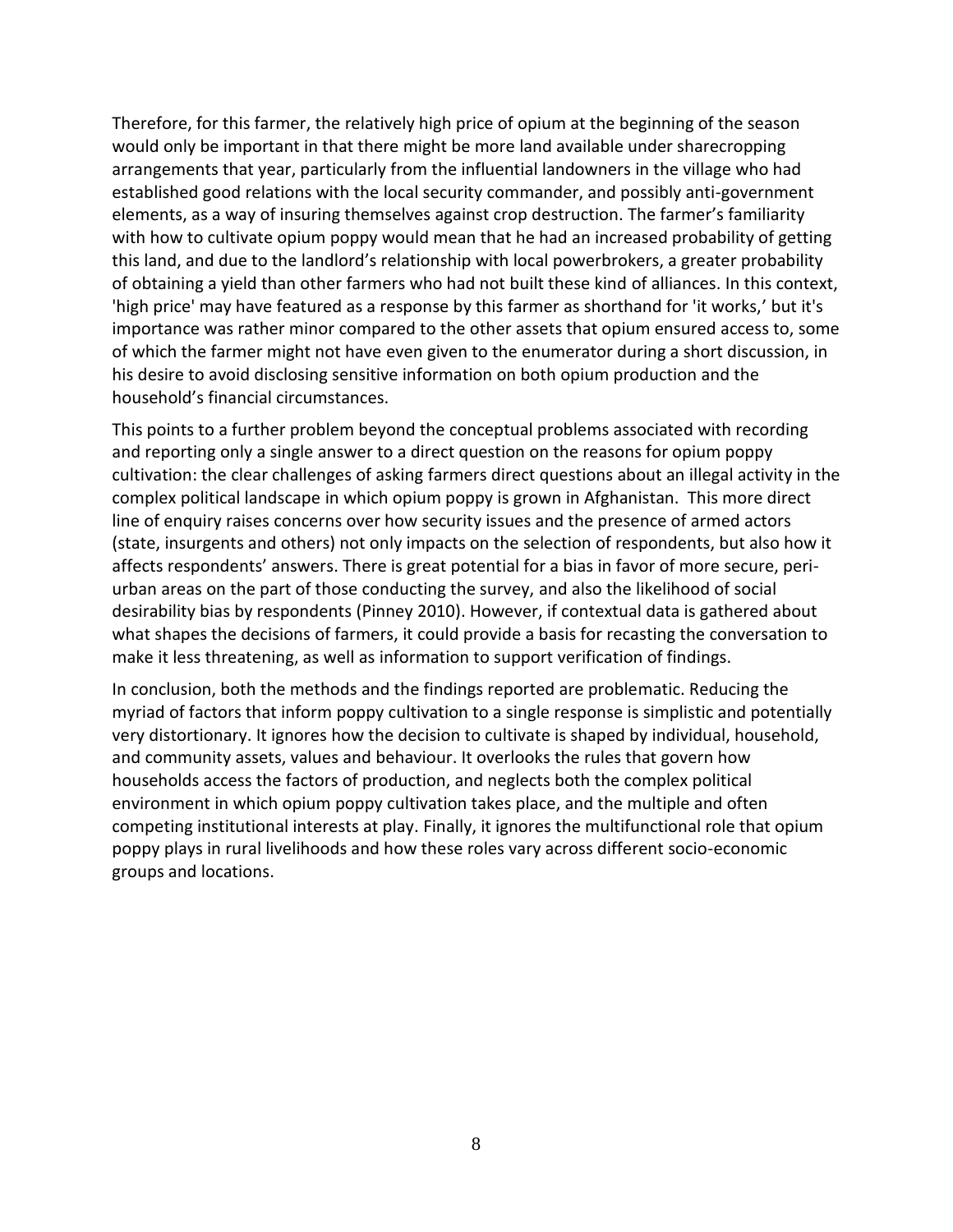### **The Economic Returns to Opium Poppy**

The economic returns to opium are typically presented in the UNODC annual survey, and cited by others, as gross returns, and compared with the gross returns on wheat. This is calculated by multiplying the price of opium/wheat by the average yield. The focus on gross returns presents a number of problems:

- Both estimates ignore the by-products of each crop;
- There are considerable differences in input costs between opium poppy (an inputintensive crop) and wheat (typically grown using only family labour);
- Opium and wheat are presented as the only alternatives to each other and mutually exclusive, whereas there are a number of other cropping options, and opium poppy and wheat are often grown on the same land over time as part of sensible crop rotation practices aimed at achieving food security through a combination of direct and exchange entitlement.

## **By-products**

Both opium and wheat have by-products that can be either sold or used by the household. Opium has two by-products, poppy straw and seed. Neither are included in UNODC's calculations of gross returns.

Poppy straw is typically used as fuel for households, saving on the purchase or gathering of firewood or alternative fuels. It is estimated that a jerib (1/5 of a hectare) of opium poppy can provide fuel for a household for around six weeks, saving around \$1.00 per day (Mansfield 2010:20). The straw can also be sold on the open market.

Poppy seed can also either be used or sold. It can be processed into cooking oil by small household presses, with the resultant waste, known as *khunjara*, fed to livestock. An alternative is to sell to local traders who sell it on to larger traders who transport the seed to Pakistan for production into edible oils. Given the amount of poppy seed produced each year and the small amount of seeds required for planting, there is a significant amount of seeds available for sale or use. In the south, one hectare of poppy produces an estimated 60 to 75 man of seed (the equivalent of 270 to 337.5 kg) which in 2009 sold for 300 PR/man. Farmers estimate around 2.5 to 5 man (the equivalent of 11.25 kg to 22.5 kg) of seed is required to cultivate one hectare of opium. This leaves 55 to 72.5 man per hectare cultivated (the equivalent of 247.5 kg to 326.25 kg). If this is applied to the 209,000 hectares of opium poppy cultivated in 2013 – and assuming the same level of cultivation in 2013/14 – there would be a potential surplus of 51,727 to 68,186 metric tonnes of poppy seed available for sale. As late as 2005, poppy seed was still a legal export and listed in official statistics (CSO 2009:205).

With regard to the by-products of wheat cultivation, Maletta (2004:2) stated that '*any attempt to analyze the wheat crop as an activity conducive only to the production of grain would be deeply flawe*d.' In practice, wheat straw plays an important role in the household economy. In particular, it serves as feed for livestock during the winter months, allowing households to retain their animals and sell them in the spring at higher prices than if they had to sell them in the previous fall.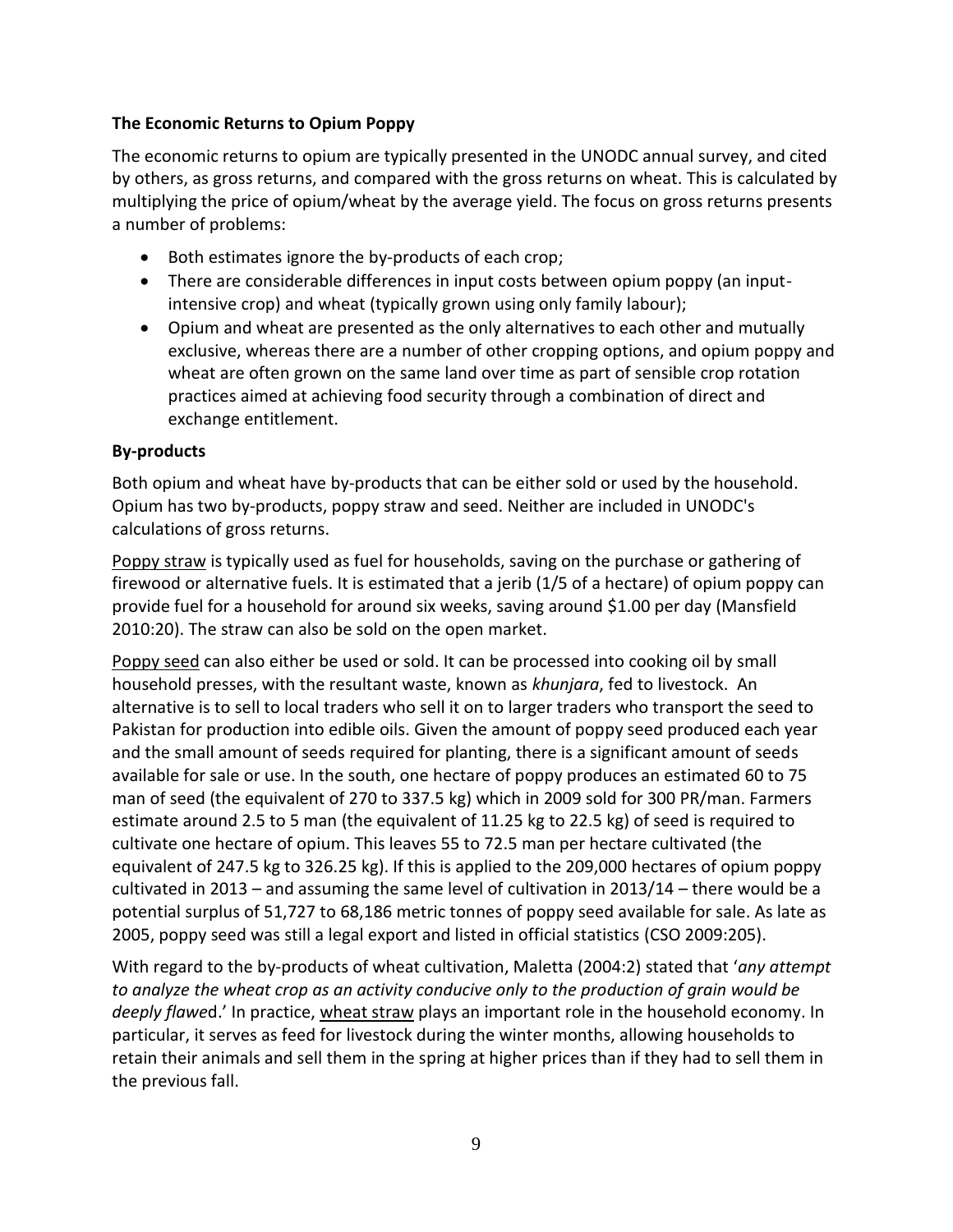As such, wheat straw is an important input into livestock and its by-products such as *ghee*  (clarified butter), *krut* (dried cream) and wool. In turn, livestock manure is used as a fertiliser and mixed with wheat straw for use as household fuel. Wheat straw is also used in the production of mud bricks and in house construction. The yield of wheat straw is high and there is the potential for a unit of land to yield up to twice the weight of wheat straw as of wheat. The straw can also be sold on the open market. Prices vary depending on availability and season, but in the north during the winter, wheat straw can sell at a price that is commensurate with the value of wheat grain (Johnston and Povolny, 2007: 21). Consequently, failure to include the value of wheat straw can result in the gross returns on wheat being significantly undervalued.

#### **Inputs**

UNODC's comparison of economic returns to wheat and opium poppy does not reflect the significant differences in input costs, despite the input-intensive nature of opium production. For opium, farmers incur higher costs for land preparation; use more fertiliser per unit of land; spend money on diesel for a tube well, or hire the use of a pump when there is insufficient irrigation water. Furthermore, while all crops are subject to an agricultural tithe payable to the local mullah, opium production incurs additional costs in the form of payments to corrupt government officials to avoid eradication or payments to insurgents.

Most important is the large difference in labour requirements. Opium requires an estimated 360 person-days per hectare, compared to an average of only 31 person-days days for rain-fed wheat and 64 days for irrigated wheat (Mansfield and Pain 2008:16; Maletta 2004: 24). While wheat can be largely managed by household labour, opium usually requires costly labour during the harvest season, with daily wage rates on occasions reaching \$20 per person-day in 2013 in areas such as Bakwa in Farah and Khanishin in Helmand.

To minimise the need for hired labour, farmers have pursued a number of strategies including staggered planting, cultivating different varieties of opium poppy with different maturation periods, engaging in reciprocal labour arrangements, and maximising the use of household labour, including women and children. Wealthier households have been found to prefer to recruit labour under sharecropping arrangements, as well as offering advance payments on the future opium crop as a way of increasing their returns at the expense of farmers with limited land and capital. As Table A2 shows, such is the value of the by-products of wheat, and the costs of inputs for opium production, that the net returns on wheat can be comparable with those of cultivating opium poppy, for example in 2008. Prior to 2008, wheat was estimated to have generated higher net returns than opium poppy cultivation in a number of districts in the southern region of Afghanistan in 1994, 1997 and 1999 (UNDCP 1995; UNODC 1997: 11; Mansfield 2002). However, it should be kept in mind that opium prices in the 1990s were considerably lower than they have been over the past decade and currently.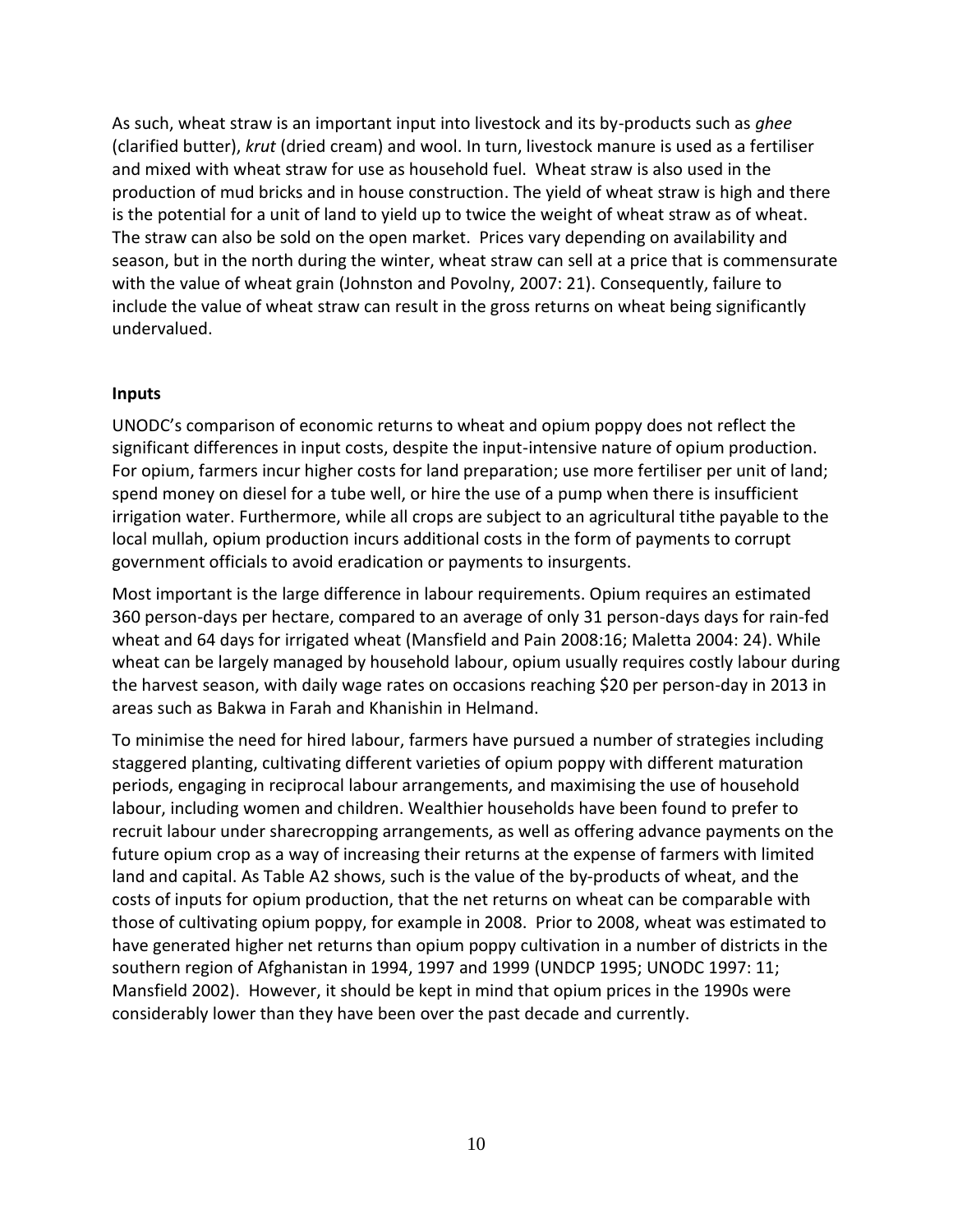#### **Socio-economic differentiation**

A further issue is the uneven return to different socio-economic groups involved in opium poppy cultivation. UNODC typically reports gross returns per hectare, derived by multiplying the average yield by the average farm-gate price at harvest time. The costs of production, as reported by farmers, are then subtracted from this gross figure to derive a net return per hectare. It is not clear whether the production costs reported by farmers are actual costs or a percentage of the gross (UNODC 2013: 62). In 2013, UNODC reported a gross return of \$4,500 per hectare and a net return of \$3,600 per hectare, the equivalent of \$900 and \$720 per jerib, respectively (UNODC 2013: 10).

Net returns will vary depending on both the inputs and the outputs (including the by-products) of the final crop. Data highlighted elsewhere show how much gross returns varied over a relatively short distance in central Helmand during the 2013 growing season, ranging from \$900 to \$1,424 per hectare – a function of the different yields obtained in the former desert areas north of the Boghra canal compared to those in the canal command area itself. Most importantly, these data offer a calculation of the contrasting net returns to different socioeconomic groups. It notes the different land tenure arrangements, how these differ between the canal command area and the former desert areas north of the Boghra, and what this means in terms of the net returns on cultivation. It shows how markedly different net returns are, depending on whether farmers own their own land, whether they use family or hired labour, including during the harvest period, and according to the different sharecropping arrangements under which farmers gain access to land. At the extreme the net returns in 2013 to a landowner - who used no hired labour at all - varied from \$167 per jerib in the former desert area to \$997 in the canal command area. If hired labour was used during the harvest, both saw a fall in net returns; however, the landowner in the former desert area actually incurred a loss of \$34 for each jerib of opium poppy cultivated.

The losses are even more significant for landowners who met all the costs of production but employed a sharecropper who was given three quarters of the final crop. Under this arrangement, the landowner made a net loss of \$251 per jerib whereas the sharecropper actually made a net gain of \$224 per jerib.

As indicated in another report, not only do estimates of the gross (or even net) returns fail to capture the on-farm income different socio-economic groups actually derive from its sale, but they also ignore the different functions opium plays in the wider household economy. For instance, for the sharecropper in a former desert area, opium not only provides an on-farm income with which to purchase food, but it also provides a place to live - something he had lost access to when opium was banned in the canal command area and landowners moved to less labour-intensive crops that they could manage with their own family labour. As the only crop valuable enough to cover the costs of establishing a tube well as well as the running costs, opium production also cross-subsidises the production of food crops, such as wheat, and a small amount of summer vegetable production, as well as providing drinking water for the household and their livestock. None of these in-kind benefits are included in any calculations of the returns on opium poppy, but they can be just as important in determining levels of cultivation as the on-farm income that farmers expect to earn from opium production.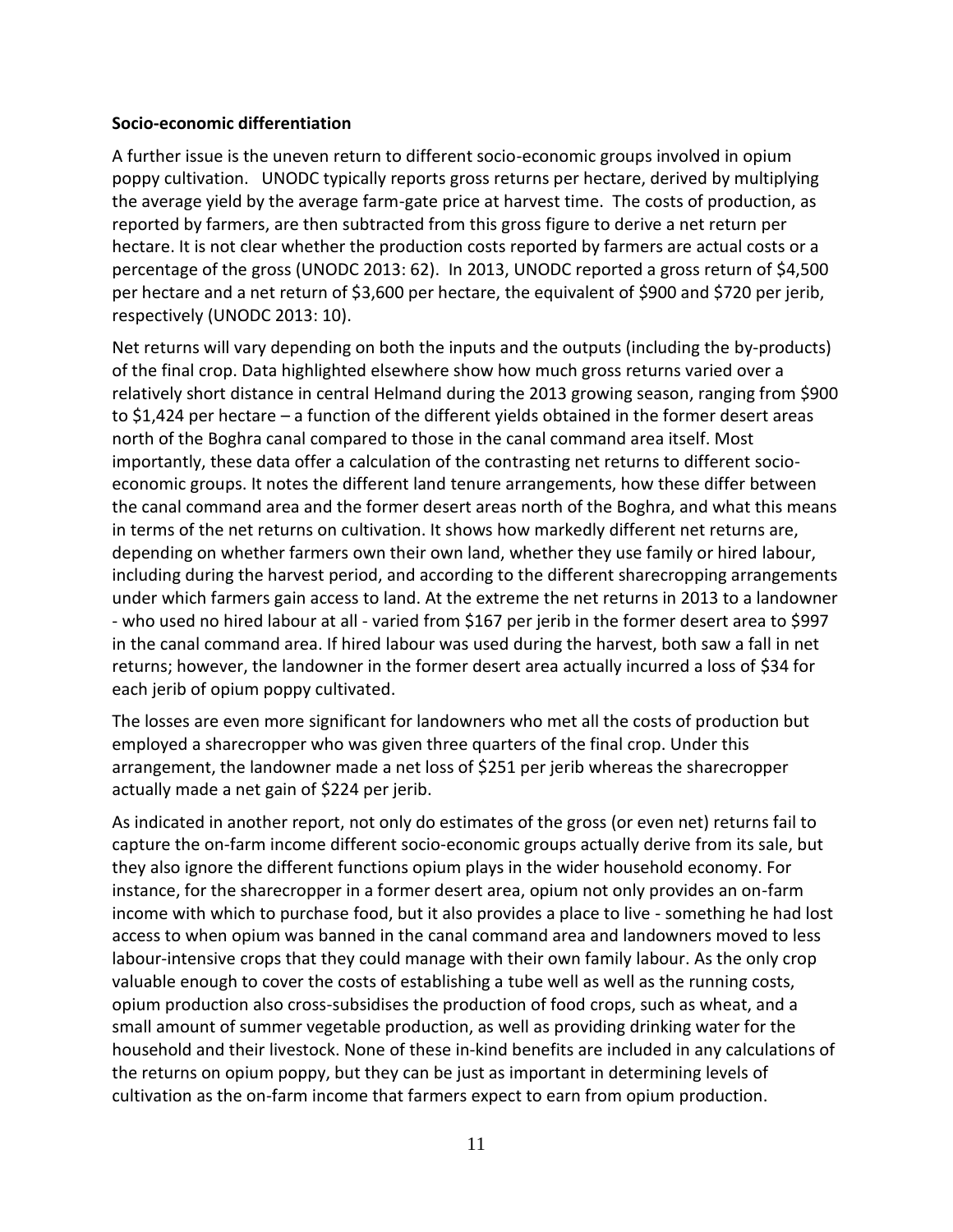#### **Staples versus cash crops**

It is also important to recognise the different roles these crops play in the household economy and how this impacts on the allocation of both labour and land. Maletta (2004: 4) has outlined how small landholdings, low yields, and high population densities in Afghanistan preclude the majority of farmers from achieving (let alone surpassing) self-sufficiency in wheat and deriving any monetary value from its production. The result is that for the vast majority of farmers in Afghanistan, wheat is a staple and not a cash crop, and as such the presentation of the gross returns (or even the net returns) on the two crops is misleading.

For most farmers, an increase in the price of wheat does not result in a shift to commercial wheat production, even if the net returns on wheat production surpass those of opium. Instead, high wheat prices are seen by farmers as bringing about an increase in the cost of food that needs to be managed by the household. This is especially the case where there are concerns over wheat imports from neighbouring countries such as Pakistan, and where violence and conflict make it difficult to travel and purchase wheat at the local market.

For farmers who own sufficient land an increase in wheat prices may result in an increase in wheat production. However, this will largely be at the margin, where households may forego some of the land that they had cultivated with cash crops the previous year (including opium poppy) to produce extra wheat for family consumption. It should be emphasised that this shift to wheat is not driven by the pursuit of profit and commercial production, but rather by the need to hold down financial outlays for a staple food and to secure wheat supply.

However, for the vast majority of Afghan farmers, small landholdings and the large number of household members mean that they cannot meet their household food requirements even if they allocate all of their land to wheat. For these farmers there will always be a need for cash income to make up any food deficit, and to manage the risk of crop failure. Therefore, in response to increasing wheat prices these farmers will persist with cash crop production and where possible pursue wage labour opportunities so that they can meet the rising cost of wheat flour on the market. For farmers that do not own any land at all and gain access to land through sharecropping or tenancy arrangements, an increase in the wheat price may force them off the land altogether, if landowners look to ensure food security by substituting wheat for opium poppy and no longer require sharecroppers or tenant farmers to manage the land due to the lower labour inputs required for wheat production. Moreover, if sizeable landowners are prevented from opium cultivation (*i.e.* by an effective ban), they will make ends meet cultivating wheat, but will eject sharecroppers who had been on their land cultivating opium poppy and instead engage in wheat cultivation entirely or largely with household labour.

The varying responses to an increase in the price of wheat from farmers with quite different landholdings reflects the inadequacy of the current comparison of the economic returns on opium and wheat. Not only does it portray a far too simplified model of farmers as economic actors having solely income maximising objectives, choosing between two crops grown with quite different functions and inputs, but it also presents an image of farmers as homogenous, landed, shaped by the same aspirations and preferences, and in a position to respond to shifts in prices by simply reallocating inputs from one activity to another. This is clearly not the case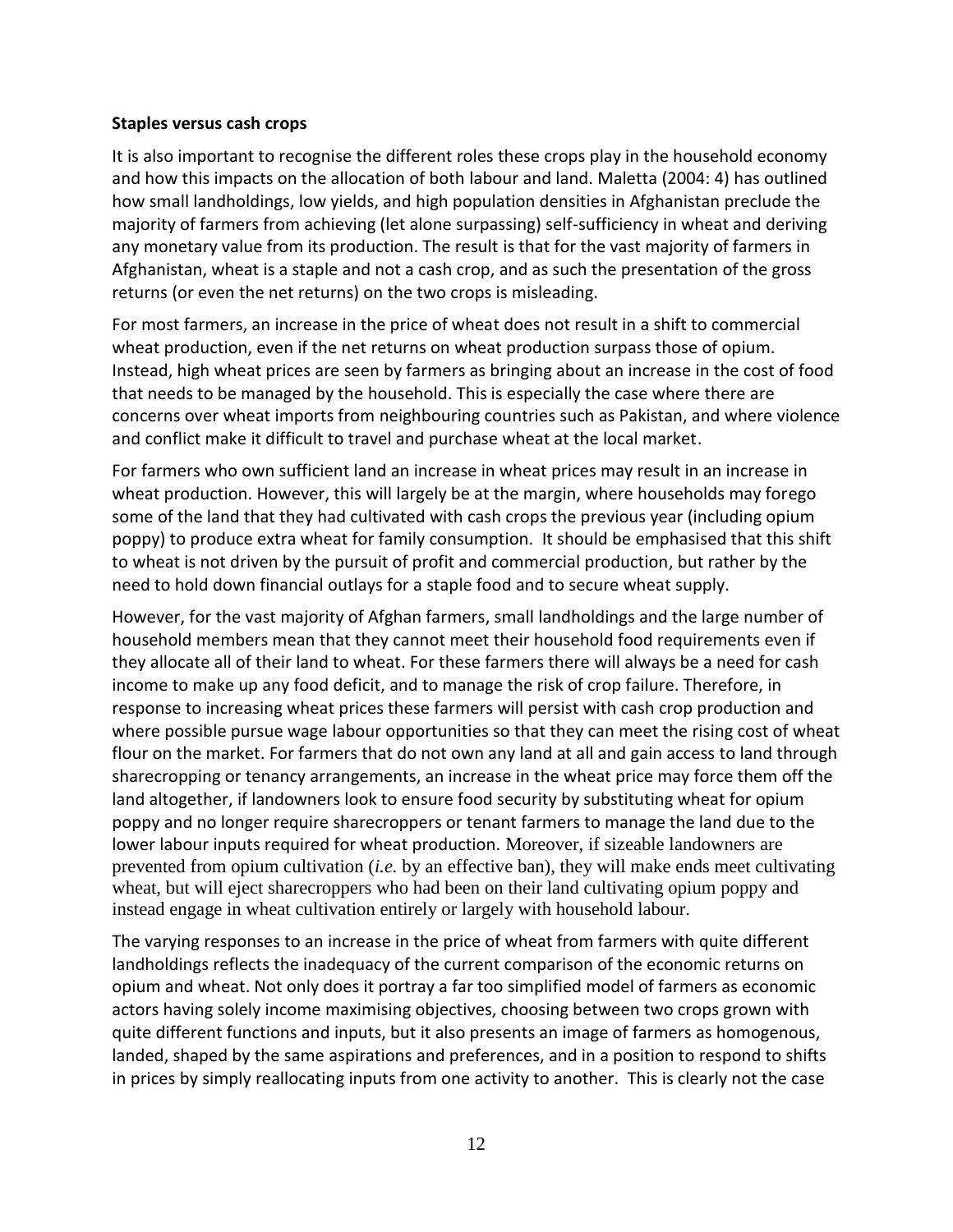in rural Afghanistan, and it distorts our understanding of those who are engaged in drug crop cultivation and how they respond to efforts to encourage them to abandon it.

Of course, a range of other crops are cultivated in the winter alongside opium poppy and wheat, including onion, spring onion, garlic, clover, spinach and squash, which rarely figure in comparisons with opium poppy. There are also crops that are planted in the spring, such as watermelon, melon, cotton, eggplant, cucumber, tomato, pea, green bean and okra, all of which compete with opium poppy for both household land and labour, but only between February/March and May when opium is harvested, and not for the entire winter growing season.

Estimates have shown that the potential net returns on these cash crops have often been favourable. For example, research in Nangarhar in 2006 showed higher net returns for *gandana* (a type of leek), onion, okra and potato, squash, and tomato than for opium poppy (Mansfield 2006: 22). In Badakhshan, Johnson and Polovny (2008) reported higher net returns from tomato, eggplant, onion, cucumber, carrot, turnip, cauliflower, and okra than for opium in 2007. Moreover, unlike opium poppy, many of these crops can be intercropped, and farmers have been found to have as many as five crops cultivated on the same unit of land at the same time.

Given the multitude of crops that compete with opium poppy for the factors of production in Afghanistan, and the fact that many can be grown alongside each other as a way of managing pests, labour inputs, and risks of crop failure, it remains unclear why we are still only presented with a comparison between the gross returns on wheat, a crop grown primarily for consumption, and opium, an input-intensive and labour-intensive cash crop. In addition to being misleading, such comparisons may further distort policy thinking, not least by giving an impression that the primary alternative to opium poppy is wheat, which could not be farther from the truth.

## **Conclusion**

Statistics shape how we view the world, particularly when they describe activities or population groups that few have direct experience of such as is the case with illicit drug crop production. As this paper has shown, many of the statistics used as both descriptors of illicit drug crop production and metrics for assessing the performance of drug control measures are conceptually and methodologically weak. Guilty of drugs fetishism - viewing the world solely through the prism of drug production and drug control measures - these statistics give little or no consideration to the wider socio-economic, political and environmental context inhabited by those individuals and communities that cultivate opium poppy and coca.

Indicative of this fetishism is the reductionism with which the communities that cultivate drug crops are described. In the case of Afghanistan, drug control agencies such as UNODC depict rural households in binary terms, as either 'poppy farmers' or 'non poppy farmers.' Their livelihood activities are circumscribed by a comparison of the gross returns on opium and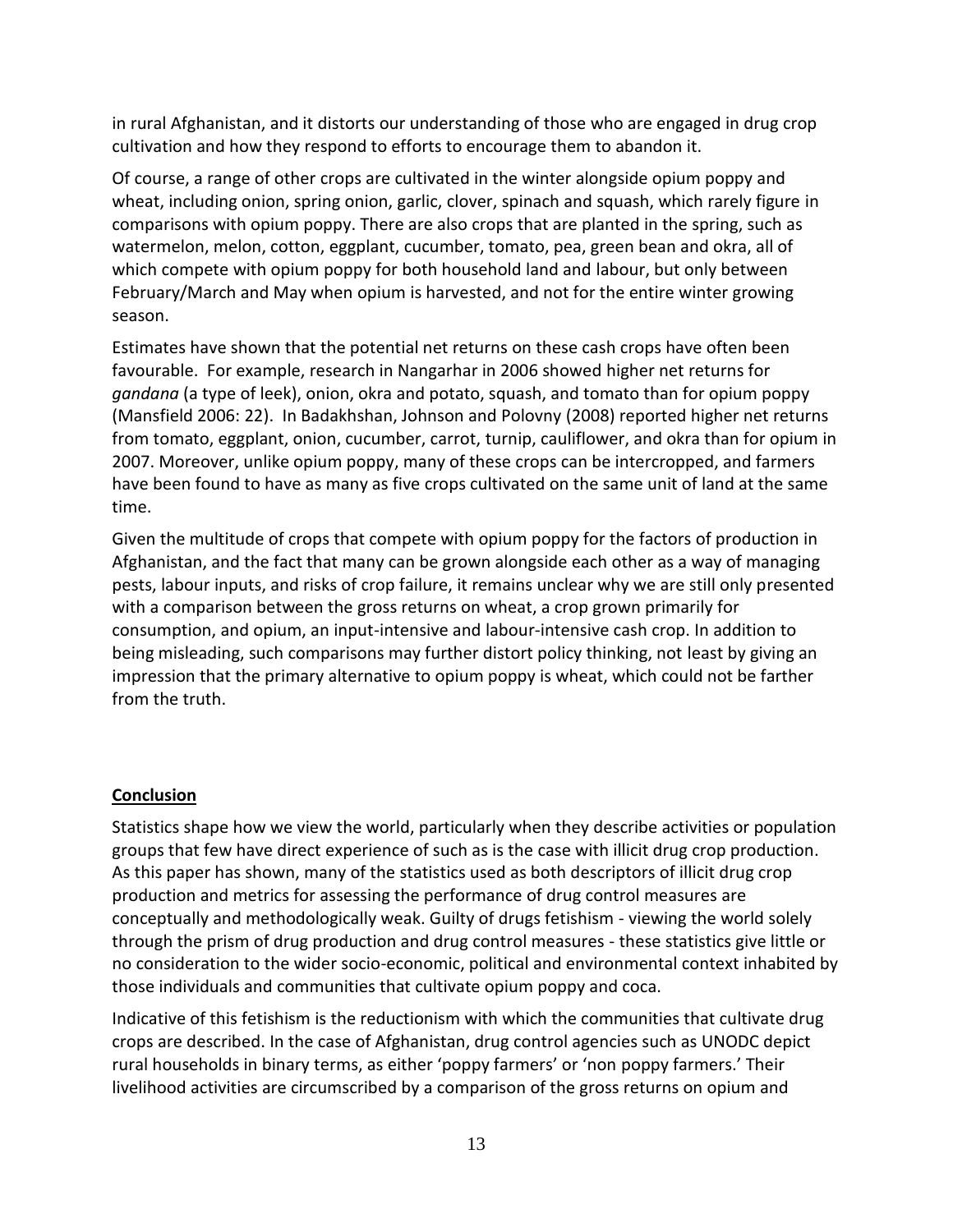wheat and by statistics which assert that it is simply 'high price' that motivates farmers to cultivate opium poppy: a caricature that is frequently perpetuated in the media and in some of the scholarly literature (UNODC 2013: 63-64; Caulkins et al: 2010; Keefer and Loayaza 2010: 95- 134).

These statistics fail to capture the diversity of drugs cultivating contexts and the varied patterns of opium poppy and coca cultivation within a single source country. They simplistically portray those who cultivate drug crops as homogenous economic actors driven by the desire to maximise income; either for the purpose of conspicuous consumption - 'the greedy' - or as a means of escaping poverty - 'the needy.' (Chouvy 2009:158). Risk is largely considered in the context of the state acting to destroy the crop. How different households and communities living under different circumstances and political orders experience and manage the risk of the imposition of a ban or crop destruction is largely neglected, as is the diverse risks and opportunities that households and communities associate with engaging in activities related to 'the legal economy.' As the critique of these statistics has shown, there is much in the current portrayal of drug crop-producing households that, to quote Durrenberger (1980: 134) in his discussion of Chayanov's seminal work on the peasant economy, 'do not match the realities observed.'

This process of abstraction, methodologically by asking specific drug related questions, and conceptually by producing data describing those that cultivate drug crops that is distinct from the assets, institutions, organisations, policies and legislation that shapes their livelihoods, offers little of analytical value to those practitioners actively engaged in development in rural areas where opium poppy and coca are grown. Confronted with real examples of households and communities transitioning out of illicit drug crop production through the diversification of on-farm, off-farm and non-farm income, and the provision of public goods, development practitioners are confounded by the drug control community's reaction to a rise in aggregate levels of cultivation - even though the increases may have occurred in a more remote and less well-endowed part of the province. They are further undermined by explanations of cultivation that are reduced to price, profit and high income, and abstinence to the activities of the state and its campaigns of eradication and law enforcement.

Although these explanations for shifting levels of cultivation often have little empirical basis they have provided development policy makers in western capitals, already nervous about engaging in what is undoubtedly a complex and highly politicised issue, the reason to abrogate responsibility to a drug control community that lacks expertise in rural livelihoods and the political economy of conflict affected states. The result is the kind of simplistic models of rural development that have been so common in Afghanistan and other drug producing countries, where development assistance is a means to leverage reductions in drug crop cultivation from rural elites and power brokers - the oft cited 'carrot and stick' - while development outcomes and how they are distributed go largely unnoticed.

It is clear that development organisations need greater support in developing a better understanding not only of the diverse circumstances and motives that influence drug crop cultivation but also of the different pathways that households follow when they transition out of opium and coca production. Greater academic research in this area will help, supported by a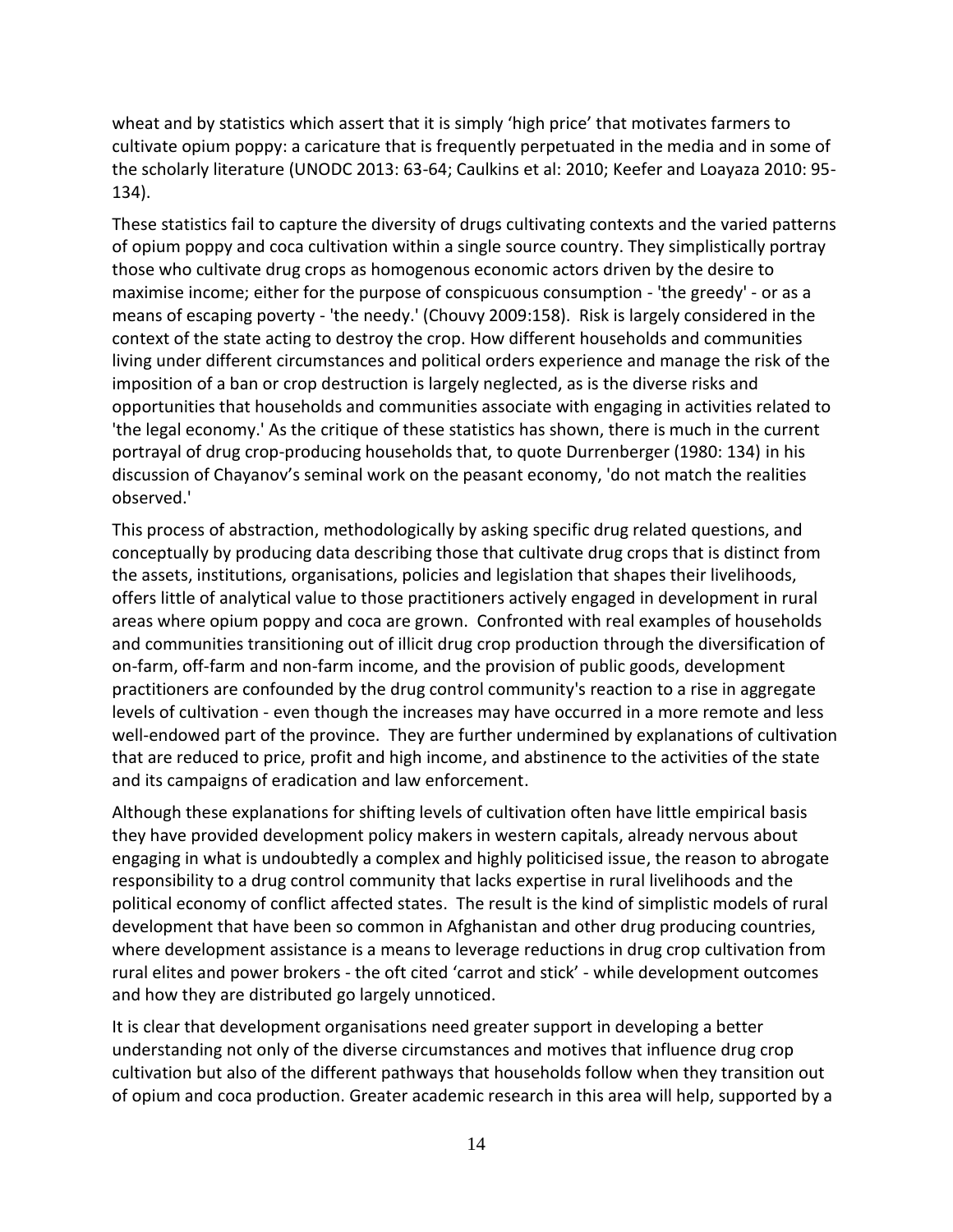much more discerning review of current drug related statistics by scholars and development policy makers alike.

# **Bibliography**

Byrd, W. and D. Mansfield, 'Licensing Afghan Opium for Medicinal Use: Why It Won't Work', *Peacebrief 179* (Washington, D.C.: USIP, 2014).

Caulkins, J., J.D. Kulick, and M. A. R. Kleiman, 'Drug Production and trafficking, Counterdrug Policies and Security and Governance in Afghanistan', (New York City, Center on International Cooperation, New York University).

Central Statistics Organisation (CSO), Afghanistan Statistical Yearbook 2007/08, (Kabul: CSO, 2008), downloaded from [http://www.cso.gov.af/,](http://www.cso.gov.af/) p.xviii.

Central Statistics Organisation (CSO), Afghanistan Statistical Yearbook 2013/14, (Kabul: CSO, 2014), downloaded from [http://www.cso.gov.af/.](http://www.cso.gov.af/)

Central Statistics Organisation (CSO), Afghanistan Statistical Yearbook 2004/05, (Kabul: CSO, 2005), downloaded from<http://www.cso.gov.af/>

Chouvy (P. A. Chouvy, *Opium: Uncovering the Politics of Poppy* (London: I.B.Tauris, 2009). Durrenberger, P.E , 'Chayanov's Economic Analysis in Anthropology', *Journal of Anthropological Research* 36, no.2 (1980).

Johnston, G.M. and J. J. Povolny, 'Alternative Development Program for Northeast Afghanistan (ADP/N): Economic Analysis of Net Returns to Opium Poppy, Wheat and Vegetables, Badakhshan, 2007' (United States: USAID, 2008).

Kapila, M, G. Templar, and E. Winter, 'Review of British Aid to Afghanistan' (Emergency Aid Department/Western Asia Department: Overseas Development Administration, 1995). P. Keefer and N. Loayza, 'Innocent Bystanders: Developing Countries and the War on Drugs' (World Bank Publications, 2010).

Maletta, H, 'The Grain and the Chaff: Crop residues and the cost of production of wheat in Afghanistan in a framing system perspective', *Unpublished Paper*, 2004.

Mansfield, 'The Economic Superiority of Illicit Drug Production: Myth and Reality - Opium Poppy Cultivation in Afghanistan', *Paper prepared for the International Conference on Alternative Development in Drug Control and Cooperation*, Feldafing, 7-12 January 2012.

D. Mansfield, 'Exploring the 'Shades of Grey': An Assessment of the Factors Influencing Decisions to Cultivate Opium Poppy in 2005/06', *A Report for the Afghan Drugs Inter-Departmental Unit of the UK Government*.

D. Mansfield, ''Economical with the truth': The limits of price and profitability in both explaining opium poppy cultivation in Afghanistan and in designing effective responses', In A. Pain and J. Sutton (Eds.), *Reconstructing Agriculture in Afghanistan* (Rugby: Practical Action Publishing, 2007).

Mansfield, D. (2010), 'Where have all the flowers gone? The real reasons for the drop in the poppy crop in Afghanistan in 2015', 10 October 2015.

D. Mansfield, 'Helmand on the Move: Migration as a Response to Crop Failure', *Afghanistan Research and Evaluation Brief* (Kabul: AREU, 2015).